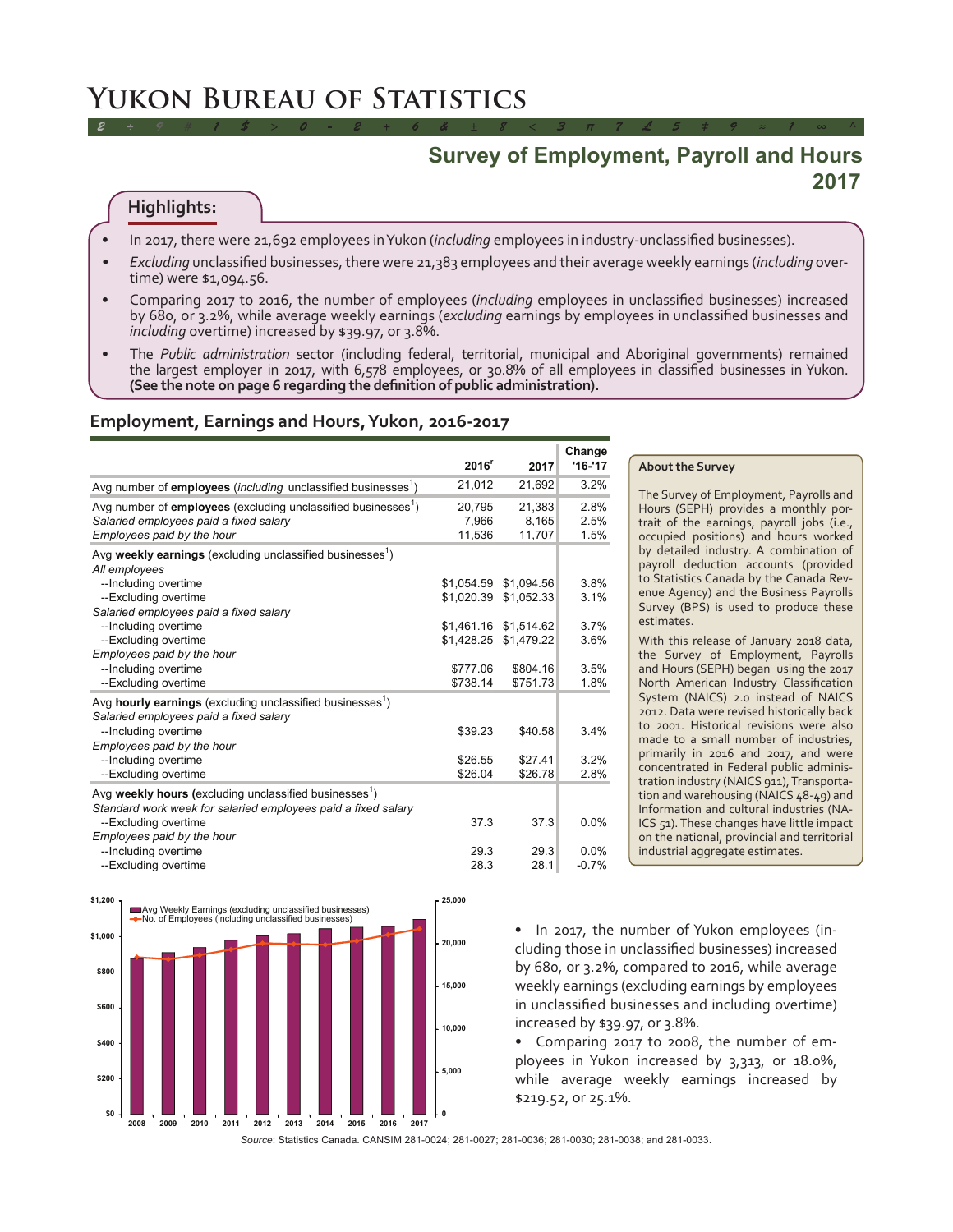# **Employment by Month, Yukon, 2013 to 2017**



Employment in Yukon varies with the season. It increases through the summer months and decreases in the winter. This is most apparent in the *Services-producing industries*, in which the largest proportion of Yukoners are employed. The number of employees typically remains high in the months of June, July, August and September and low in January.

*Source*: Statistics Canada. CANSIM 281-0023.



Comparing 2017 to 2016, the number of *Services-producing* industries' workers increased by 409, or 2.2%, while the **a** Goods producing industries **a** Service producing industries number of *Goods-producing industries'* workers increased by 179, or 8.8%.

Over the last decade (2008-2017), the relative ratio of employment in *Goods-producing industries* to that in *Servicesproducing industries* varied from a high of 11.4**:**88.6 in 2012 to a low of 8.7**:**91.3 in 2015. As mining activity increased in Yukon from 2009 through 2012, the ratio shifted slightly in favour of the *Goods-producing industries*. The ratio shifted back in favour of the *Services-producing industries* as the *Goods-producing industries*' employment started decreasing in 2013 with declining mining activities until 2016 when the ratio bounced back to the 2014 level. In 2017, the ratio was slightly above the 2015 level for *Goods-producing* industries.



**Goods-producing industries** include the following industry sectors: *Forestry, logging and support*; *Mining, quarrying, and oil & gas extraction*; *Utilities*; *Construction*; and *Manufacturing*.

**Services-producing industries** include the following industry sectors: Trade *(Wholesale trade* and *Retail trade)*; *Transportation and* warehousing; Information and cultural industries; Finance and insurance; Real estate and rental and leasing; Professional, scientific and *technicalservices*; *Management of companies and enterprises*; *Administrative and supportservices, waste management and remediation* services; Educational services; Health care and social assistance; Arts, entertainment and recreation; Accommodation and food services; *Other services*<sup>2</sup> *(except public administration)*; and *Public administration*.

# **Average Weekly Earnings, Canada and Yukon, 2008 to 2017**

Comparing 2017 to 2016, average earnings of Yukon employees (excluding employees working for unclassified businesses and including overtime) increased 3.8%, while the Consumer Price Index (CPI) for Whitehorse (figures not available for Yukon) increased 1.7%. This resulted in **\$1,000** a 'real' increase of 2.1% inYukon's earnings. Meanwhile, Canada's average earnings increased by 2.0% and the national CPI rose by 1.6%, resulting in a 'real' increase of 0.4%.

Comparing 2017 to 2008, Yukon's earnings increased by \$219.52, or 25.1%, while the Whitehorse CPI increased 12.4%, resulting in a 'real' increase of 12.7%. During the same time period, Canada's earnings increased by \$165.94, or 20.5%, while the national CPI rose 14.3%, resulting in a 'real' increase of 6.2%.



*Source*: Statistics Canada. CANSIM 281-0027 and 326-0020.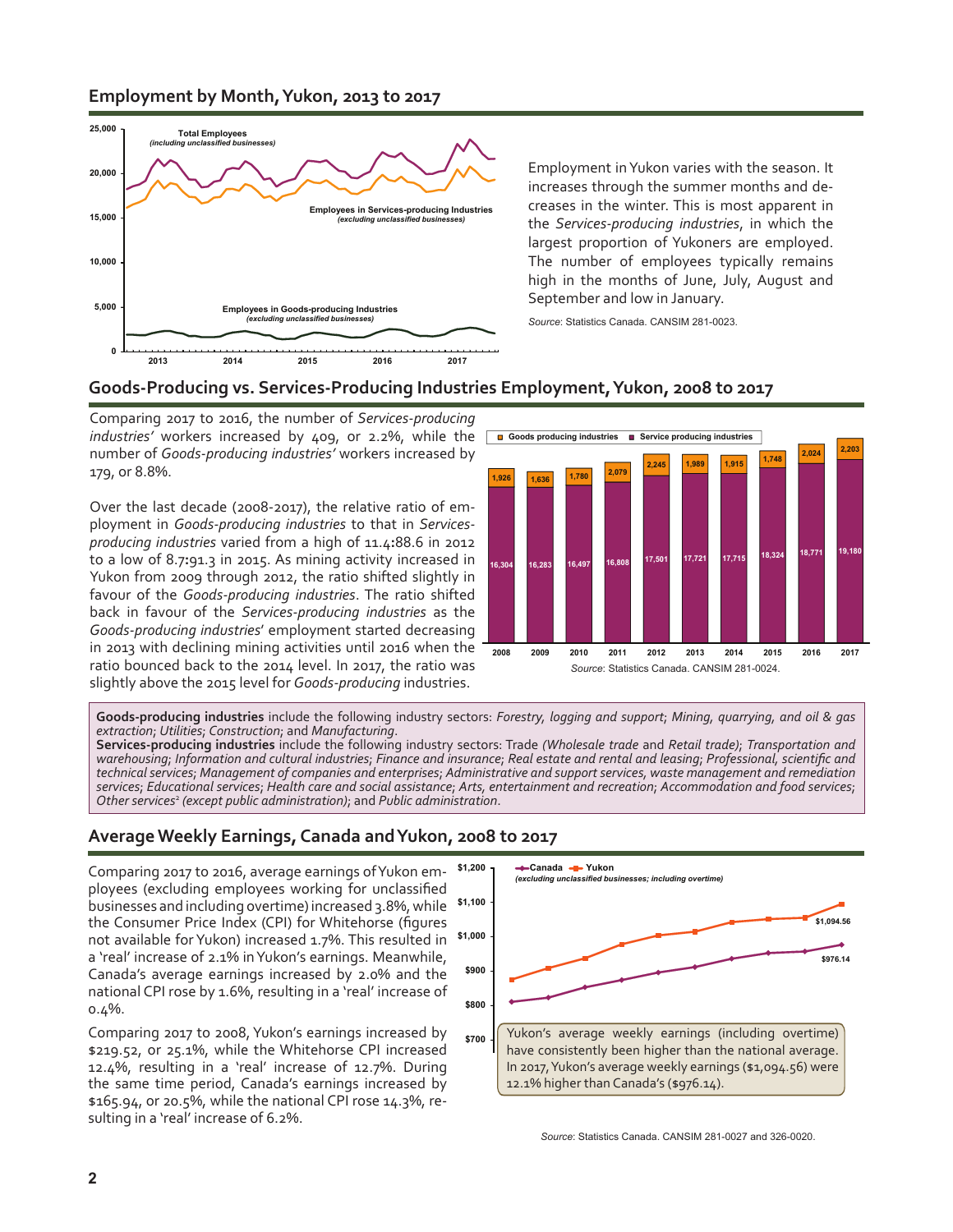

The *Public administration* sector (includes federal, territorial, municipal and Aboriginal governments) remained the territory's largest employer in 2017, representing 30.8% of the total employees inYukon.The distribution of the total number of employees by industry sector did not change significantly from 2016 to 2017.

# **Average Weekly Earnings (including overtime) by Selected Industry Sector and Subsector, Yukon, 2017**



Note: Industry sectors, subsectors and industry groups displayed in this graph are the only ones that have average earnings data available for 2017 in Yukon. *Source*: Statistics Canada. CANSIM 281-0027.

In 2017, from all available detail of average weekly earnings data by industry, employees in the *Public administration* sector remained the territory's highest paid at \$1,371.71.The subsectors of *Federal government public administration* and *Territorial public administration* earned \$1,714.22 and \$1,583.05, respectively, per week.

The *Public administration* sector earnings (\$1,371.71) were \$277.15 higher per week (or 25.3% higher) than the 2017 industrial aggregate (excluding unclassified businesses) forYukon of \$1,094.56.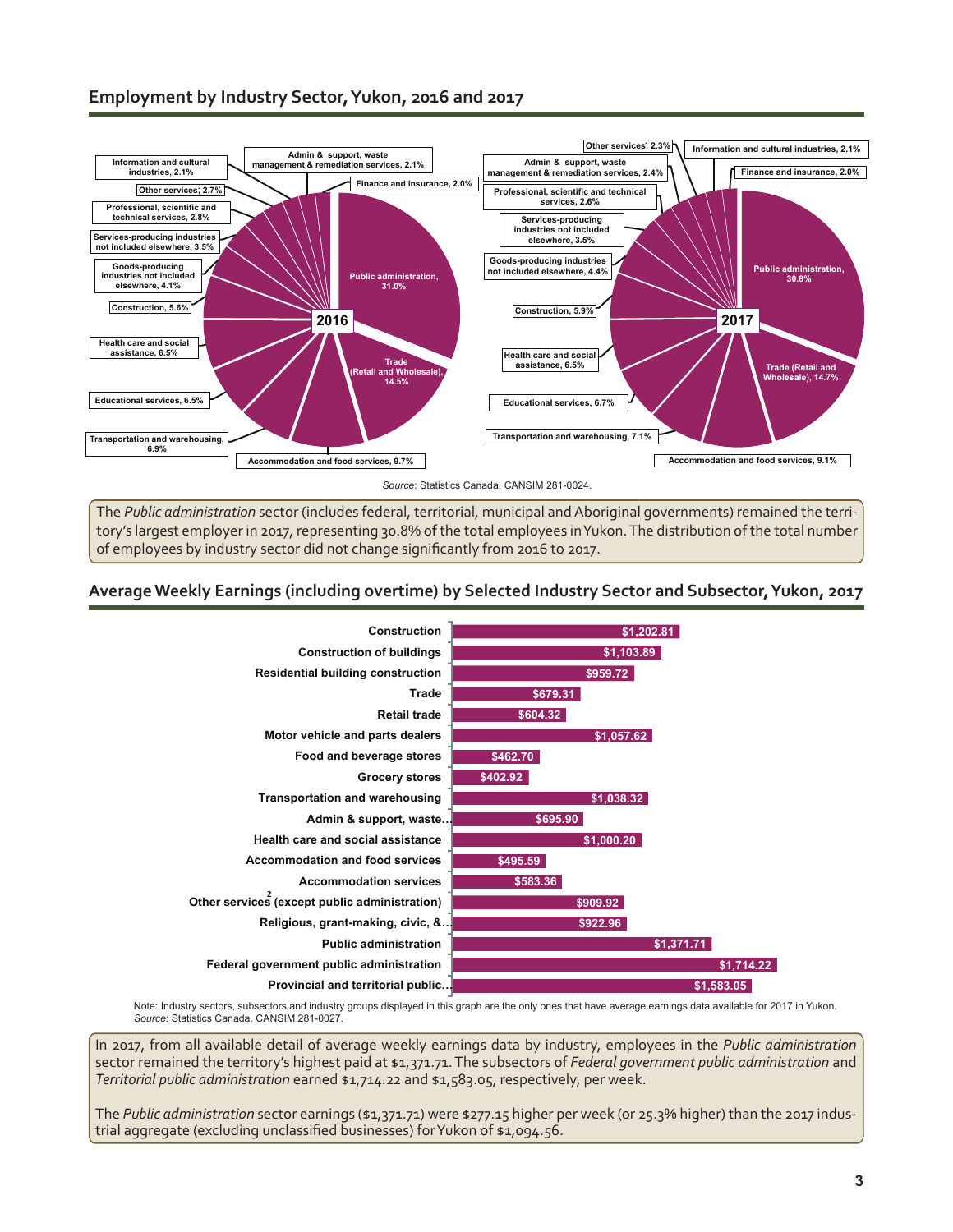# **Employment and Average Weekly Earnings (including overtime) by Industry, Yukon, 2016 to 2017**

|                                                                                             |                           | <b>Number of Employees</b> |                         |                              | <b>Avg Weekly Earnings</b> |                       |                      |                      |  |
|---------------------------------------------------------------------------------------------|---------------------------|----------------------------|-------------------------|------------------------------|----------------------------|-----------------------|----------------------|----------------------|--|
|                                                                                             | change '16 to '17         |                            |                         |                              |                            | change '16 to '17     |                      |                      |  |
|                                                                                             | 2016 <sup>r</sup>         | 2017                       | no.                     | %                            | 2016 <sup>r</sup>          | 2017                  | \$                   | %                    |  |
| Industrial Aggregate <i>including</i> unclassified businesses $^{\text{\tiny{\textsf{1}}}}$ | 21,012                    | 21,692                     | 680                     | 3.2%                         |                            |                       |                      | $\ddotsc$            |  |
| Industrial aggregate excluding unclassified businesses <sup>1</sup>                         | 20,795                    | 21,383                     | 588                     | 2.8%                         |                            | \$1,054.59 \$1,094.56 | \$39.97              | 3.8%                 |  |
| Goods-producing industries                                                                  | 2,024                     | 2.203                      | 179                     | 8.8%                         |                            | \$1,273.26 \$1,393.67 | \$120.41             | 9.5%                 |  |
| Construction                                                                                | 1,169                     | 1,254                      | 85                      | 7.3%                         |                            | \$1,153.47 \$1,202.81 | \$49.34              | 4.3%                 |  |
| Construction of buildings                                                                   | 366                       | 405                        | 39                      | 10.7%                        |                            | F \$1,103.89          |                      |                      |  |
| Residential building construction                                                           | 214                       | 204                        | $-10$                   | $-4.7%$                      | F                          | \$959.72              |                      |                      |  |
| Heavy and civil engineering construction                                                    | 195                       | X                          | x                       | $\ddot{\phantom{a}}$         | F                          | X                     | $\sim$               | $\ddotsc$            |  |
| Specialty trade contractors                                                                 | 608                       | $\boldsymbol{\mathsf{x}}$  | x                       | $\ddot{\phantom{a}}$         | F                          | x                     | $\cdots$             | $\cdots$             |  |
| Building equipment contractors                                                              | $\boldsymbol{\mathsf{x}}$ | 74                         | x                       | $\ddot{\phantom{0}}$         |                            |                       | $\ddotsc$            | $\ddotsc$            |  |
| Manufacturing                                                                               |                           |                            | $\cdots$                | $\cdots$                     |                            |                       | $\cdots$             |                      |  |
| Durable goods                                                                               | 109                       | 78                         | -31                     | $-28.4%$                     | F                          | F                     | $\ddotsc$            | $\ddot{\phantom{a}}$ |  |
| Services-producing industries                                                               | 18.771                    | 19,180                     | 409                     | 2.2%                         |                            | \$1,031.01 \$1,060.20 | \$29.19              | 2.8%                 |  |
| Trade                                                                                       | 3,021                     | 3.140                      | 119                     | 3.9%                         | \$682.40                   | \$679.31              | $-$3.09$             | $-0.5%$              |  |
| Wholesale trade                                                                             | 284                       | 310                        | 26                      | 9.2%                         | F                          | F                     | $\ddot{\phantom{a}}$ |                      |  |
| Petroleum and petroleum products merchant wholesalers                                       | 104                       | 112                        | 8                       | 7.7%                         | F                          | F                     | $\ddotsc$            |                      |  |
| Building material and supplies merchant wholesalers                                         | X                         | 27                         | X                       | $\ddotsc$                    | x                          | F                     | $\cdots$             | $\ddotsc$            |  |
| Retail trade                                                                                | 2,737                     | 2,829                      | 92                      | 3.4%                         | \$608.99                   | \$604.32              | $-$4.67$             | $-0.8%$              |  |
| Motor vehicle and parts dealers                                                             | 317                       | 290                        | $-27$                   | $-8.5%$                      |                            | F \$1,057.62          |                      |                      |  |
| Food and beverage stores                                                                    | 1.043                     | 1.157                      | 114                     | 10.9%                        | \$484.50                   | \$462.70              | $-$21.80$            | $-4.5%$              |  |
| Grocery stores                                                                              | 952                       | 1,056                      | 104                     | 10.9%                        | \$430.72                   | \$402.92              | $-$27.80$            | $-6.5%$              |  |
| Gasoline stations                                                                           | х                         | 221                        | х                       | $\ddot{\phantom{a}}$         | x                          | F                     | $\ddotsc$            | $\ddotsc$            |  |
| Clothing and clothing accessories stores                                                    | 88                        | x                          | x                       | $\ddot{\phantom{a}}$         | F                          | $\pmb{\times}$        | $\ldots$             | $\ddotsc$            |  |
| Miscellaneous store retailers                                                               | X                         | 200                        | x                       | $\sim$                       |                            |                       | $\cdots$             | $\cdots$             |  |
| Transportation and warehousing                                                              | 1,434                     | 1,520                      | 86                      | 6.0%                         |                            | \$921.53 \$1,038.32   | \$116.79             | 12.7%                |  |
| Truck transportation                                                                        | х<br>443                  | 197<br>449                 | x                       | $\ddotsc$                    | x<br>F                     | F<br>F                | $\ddotsc$            | $\ddotsc$            |  |
| Information and cultural industries                                                         |                           |                            | 6                       | 1.4%                         |                            | F                     |                      |                      |  |
| Finance and insurance                                                                       | 411<br>584                | 421<br>556                 | 10<br>$-28$             | 2.4%                         | \$1,239.40                 |                       |                      | $\ddot{\phantom{a}}$ |  |
| Professional, scientific and technical services                                             | X                         | 82                         |                         | $-4.8%$                      |                            |                       | $\ddotsc$            |                      |  |
| Management, scientific and technical consulting services                                    |                           |                            | X                       | $\ddotsc$                    |                            |                       | $\cdots$             | $\ddotsc$            |  |
| Administrative and support, waste management and                                            | 438                       | 503                        | 65                      | 14.8%                        |                            |                       |                      | 0.7%                 |  |
| remediation services                                                                        |                           | X                          |                         |                              | \$691.00<br>X              | \$695.90              | \$4.90               |                      |  |
| Administrative and support services<br>Office administrative services                       | X                         | 44                         | x                       | $\ldots$                     |                            | x                     | X                    | $\ddotsc$            |  |
|                                                                                             | x<br>1.348                | 1.422                      | х<br>74                 | $\ddot{\phantom{a}}$<br>5.5% | F                          | F                     | $\ddotsc$            | $\ddotsc$            |  |
| <b>Educational services</b><br>Health care and social assistance                            | 1,342                     | 1,391                      | 49                      | 3.7%                         |                            | \$988.89 \$1,000.20   | $\sim$<br>\$11.31    | 1.1%                 |  |
| Ambulatory health care services                                                             |                           |                            | $\ddotsc$               | $\ddotsc$                    |                            |                       | $\ddotsc$            |                      |  |
| Offices of physicians                                                                       | x                         | 92                         | x                       | $\ddotsc$                    | X                          | F                     | $\cdots$             | $\ddotsc$            |  |
| Arts, entertainment and recreation                                                          |                           |                            | $\cdots$                | $\ddotsc$                    |                            |                       | $\ldots$             | $\ddotsc$            |  |
| Amusement, gambling and recreation industries                                               | 168                       | 180                        | 12                      | 7.1%                         | F                          | F                     |                      |                      |  |
| Accommodation and food services                                                             | 2,013                     | 1.949                      | $-64$                   | $-3.2%$                      | \$464.79                   | \$495.59              | \$30.80              | 6.6%                 |  |
| Accommodation services                                                                      | 991                       | 878                        |                         | $-113 - 11.4%$               | F                          | \$583.36              | $\ddot{\phantom{a}}$ |                      |  |
| Food services and drinking places                                                           | 1,023                     | 1,071                      | 48                      | 4.7%                         | \$400.92                   | F                     | $\ddot{\phantom{a}}$ |                      |  |
| Full-service restaurants and limited-service eating places                                  | 914                       | 951                        | 37                      | 4.0%                         | F                          | F                     |                      |                      |  |
| Other services (except public administration) $2$                                           | 554                       | 496                        | $-58$                   | $-10.5%$                     | \$739.57                   | \$909.92              | \$170.35             | 23.0%                |  |
| Repair and maintenance                                                                      | 109                       | 109                        | $\Omega$                | $0.0\%$                      | F                          | F                     |                      |                      |  |
| Personal and laundry services                                                               | 114                       | 65                         | $-49$                   | $-43.0%$                     | F                          | F                     |                      |                      |  |
| Religious, grant-making, civic, and professional                                            |                           |                            |                         |                              |                            |                       |                      |                      |  |
| and similar organizations                                                                   | 331                       | 322                        | -9                      | $-2.7%$                      | \$760.90                   | \$922.96              | \$162.06             | 21.3%                |  |
| Civic and social organizations                                                              | x                         | 143                        | x                       | $\ddot{\phantom{a}}$         | x                          | F                     | $\ddotsc$            |                      |  |
| Public administration                                                                       | 6,453                     | 6,578                      | 125                     | 1.9%                         |                            | \$1,344.61 \$1,371.71 | \$27.10              | 2.0%                 |  |
| Federal government public administration                                                    | 479                       | 476                        | -3                      | $-0.6%$                      |                            | \$1,618.66 \$1,714.22 | \$95.56              | 5.9%                 |  |
| Provincial and territorial public administration                                            | 3,775                     | 3,914                      | 139                     | 3.7%                         |                            | \$1,551.42 \$1,583.05 | \$31.63              | 2.0%                 |  |
| Local, municipal and regional public administration <sup>3</sup>                            | 570                       | 574                        | $\overline{\mathbf{4}}$ | 0.7%                         |                            |                       |                      |                      |  |
| Aboriginal public administration                                                            | 1,629                     | 1,614                      | $-15$                   | $-0.9%$                      | F                          | F                     | $\ddot{\phantom{a}}$ | $\ddotsc$            |  |
| Unclassified businesses <sup>1</sup>                                                        | 217                       | 309                        | 92                      | 42.4%                        |                            |                       |                      |                      |  |
|                                                                                             |                           |                            |                         |                              |                            |                       |                      |                      |  |

Note: Industry sectors, subsectors and industry groups displayed in this table are the only ones that have employee and/or earnings data available for 2016 and/or 2017 in<br>Yukon.<br>Source: Statistics Canada. CANSIM 281-0024;

# **Earnings and Hours by Type of Employee (including overtime), Yukon, 2016 to 2017**

|                                                        | <b>EMPLOYEES PAID BY THE HOUR</b> |         |                                       | <b>SALARIED EMPLOYEES</b> |                                      |         |                                 |      |                                                     |
|--------------------------------------------------------|-----------------------------------|---------|---------------------------------------|---------------------------|--------------------------------------|---------|---------------------------------|------|-----------------------------------------------------|
|                                                        | Average<br>Hourly<br>Earnings     |         | <b>Average Weekly</b><br><b>Hours</b> |                           | Average<br>Hourly<br><b>Earnings</b> |         | <b>Standard</b><br>Work<br>Week |      | Note: Industry sectors,                             |
|                                                        | 2016                              | 2017    | 2016                                  | 2017                      | 2016                                 | 2017    | 2016 <sup>r</sup>               | 2017 | subsectors and industry                             |
| Industrial aggregate excluding unclassified businesses | \$26.55                           | \$27.41 | 29.3                                  | 29.3                      | \$39.23                              | \$40.58 | 37.3                            | 37.3 | groups displayed in this<br>table are the only ones |
| Services-producing industries                          | \$25.18                           | \$25.40 | 28.3                                  | 28.4                      | \$39.24                              | \$40.44 | 37.2                            | 37.2 | that have employee and/                             |
| Trade                                                  | \$19.28                           | \$19.65 | 28.0                                  | 27.0                      | \$30.79                              | \$30.63 | 38.9                            | 39.3 | or earnings data by type                            |
| Retail trade                                           | \$18.32                           | \$18.32 | 27.3                                  | 25.8                      | \$27.28                              | \$28.40 | 38.9                            | 39.2 | of employee, available                              |
| Motor vehicle and parts dealers                        |                                   | \$25.59 | F.                                    | 33.8                      |                                      | \$31.69 |                                 | 40.5 | for 2015 and/or 2016 in                             |
| Food and beverage stores                               | \$16.19                           | \$16.22 | 24.7                                  | 22.5                      | \$28.96                              | \$29.46 | 37.7                            | 37.2 | Yukon.                                              |
| Transportation and warehousing                         | \$25.46                           | \$26.61 | 29.4                                  | 30.9                      | \$32.52                              | \$35.75 | 39.7                            | 39.8 | Source: Statistics Canada.                          |
| Finance and insurance                                  | \$25.09                           |         | 26.4                                  | F                         | \$34.61                              | F       | 37.5                            |      | CANSIM 281-0030: 281-                               |
| Accommodation and food services                        | \$16.11                           |         | 24.8                                  | F                         | \$24.08                              |         | 39.4                            |      | 0033: 281-0036: 281-0038.                           |
| Food services and drinking places                      | \$14.80                           |         | 23.2                                  | F                         | \$18.98                              |         | 38.2                            |      |                                                     |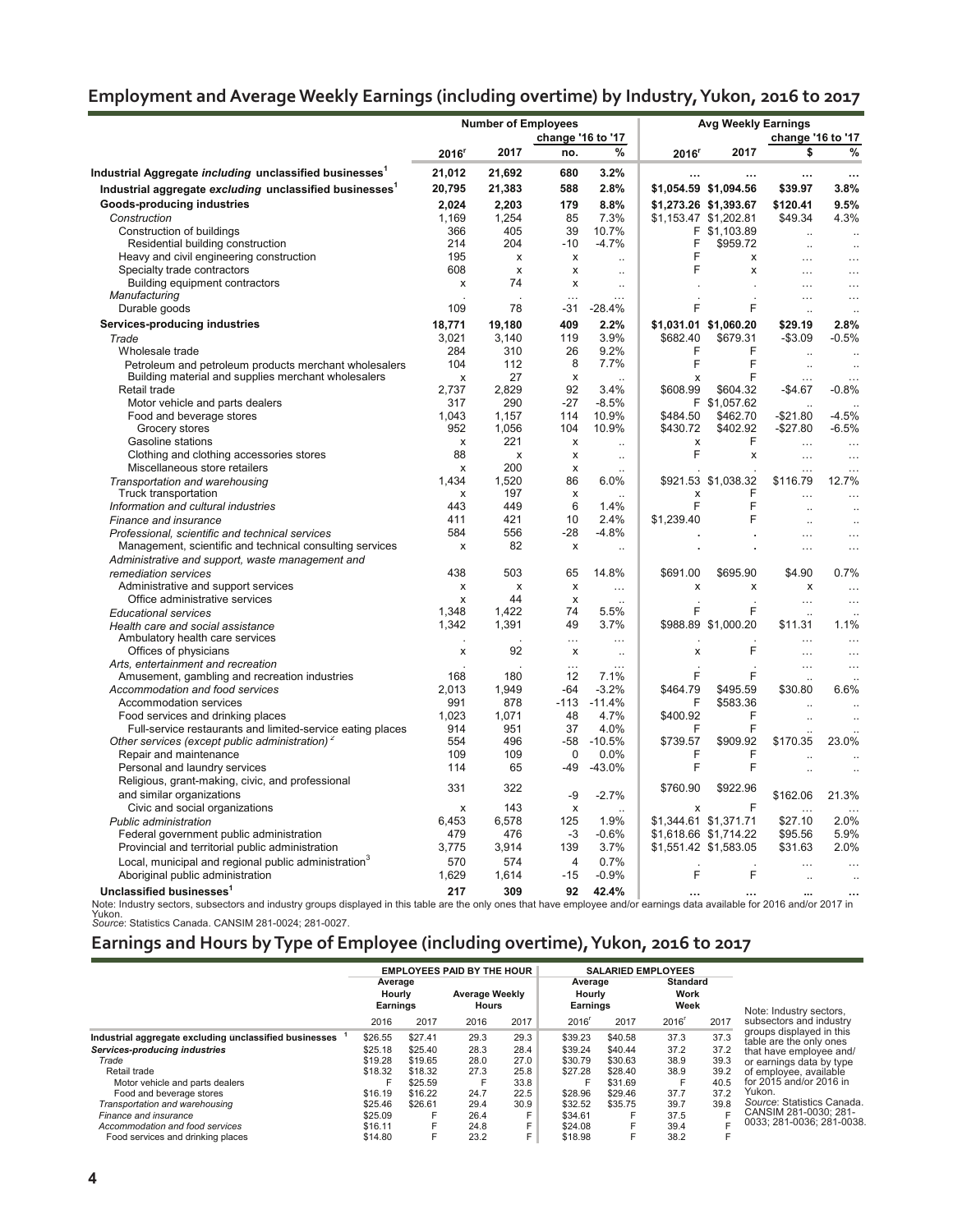### **Employment by Top Yukon Industry Employment Sectors, Yukon, 2008 to 2017**



Of the North American Industry Classification System (NAICS) sectors used in the SEPH data analysis, data for the number of employees in 2017 were available for 14 sectors in Yukon. Seven sectors employed over 1,000 employees: *Public administration* (6,578 employees); *Trade* (3,140); *Accommodation and food services* (1,949); *Transportation and warehousing* (1,520); *Educational services* (1,422); *Health care and social assistance* (1,391); and *Construction* (1,254). Collectively they represented 80.7% of all classified businesses' employees in the territory.

The *Public administration* sector (including federal, territorial, municipal and Aboriginal governments) remained the largest employer in 2017, with 6,578 employees, or 30.8%, of all classified businesses' employees.

• Of the remaining top industry employers: the *Trade (Retail andWholesale)* represented 14.7% of all classified businesses' employees; *Accommodation and food services*, 9.1%; *Transportation and warehousing*, 7.1%; *Educational services,* 6.7%; *Health care and social assistance*, 6.5%; and *Construction*, 5.9%.

# **Average Weekly Earnings Data by Top Yukon Industry Employment Sectors, Yukon, 2008 to 2017**



**Health & social assist Construction**

1 | | | | | | | | | | | |

700 090 090 1200 200 200 090 090

**x x x x x**

De de de Ar Ar Er De de de de Bo

**\$0 \$200 \$400**

**Transportation & ware x**

רציי פלי כלי ישרי כלי עלי ללי לי פלי פסי פסי

• In 2017, average weekly earnings data were available for 8 industry sectors in Yukon. The data included six of the seven top Yukon industry sectors with over 1,000 employees.

Excluding unclassified businesses, but including overtime, the *Public administration* sector had the highest average weekly earnings in Yukon (\$1,371.71). Compared to Canada's earnings (\$1,265.99), Yukon's earnings were \$105.72, or 8.4%, higher in 2017.

*• Accommodation and food services* (\$495.59) had the lowest average weekly earnings in Yukon; however, compared to Canada's average earnings (\$383.33) in the sector, Yukon's earnings were \$112.26, or 29.3%, higher than Canada in 2017.

Comparing average weekly earnings of the remainder of top Yukon industry sectors to the same sectors for Canada, Yukon's average earnings were higher than Canada's in *Health care and social assistance* sector (\$111.30 or 12.5% higher); while lower than Canada's in *Trade* (including *Retail* and *Wholesale*, \$65.55 or 8.8% lower), *Transportation and warehousing (\$1.71 or 0.2% lower),* and *Construction (*\$17.03 or 1.4% lower).

*Source*: Statistics Canada. CANSIM 281-0027.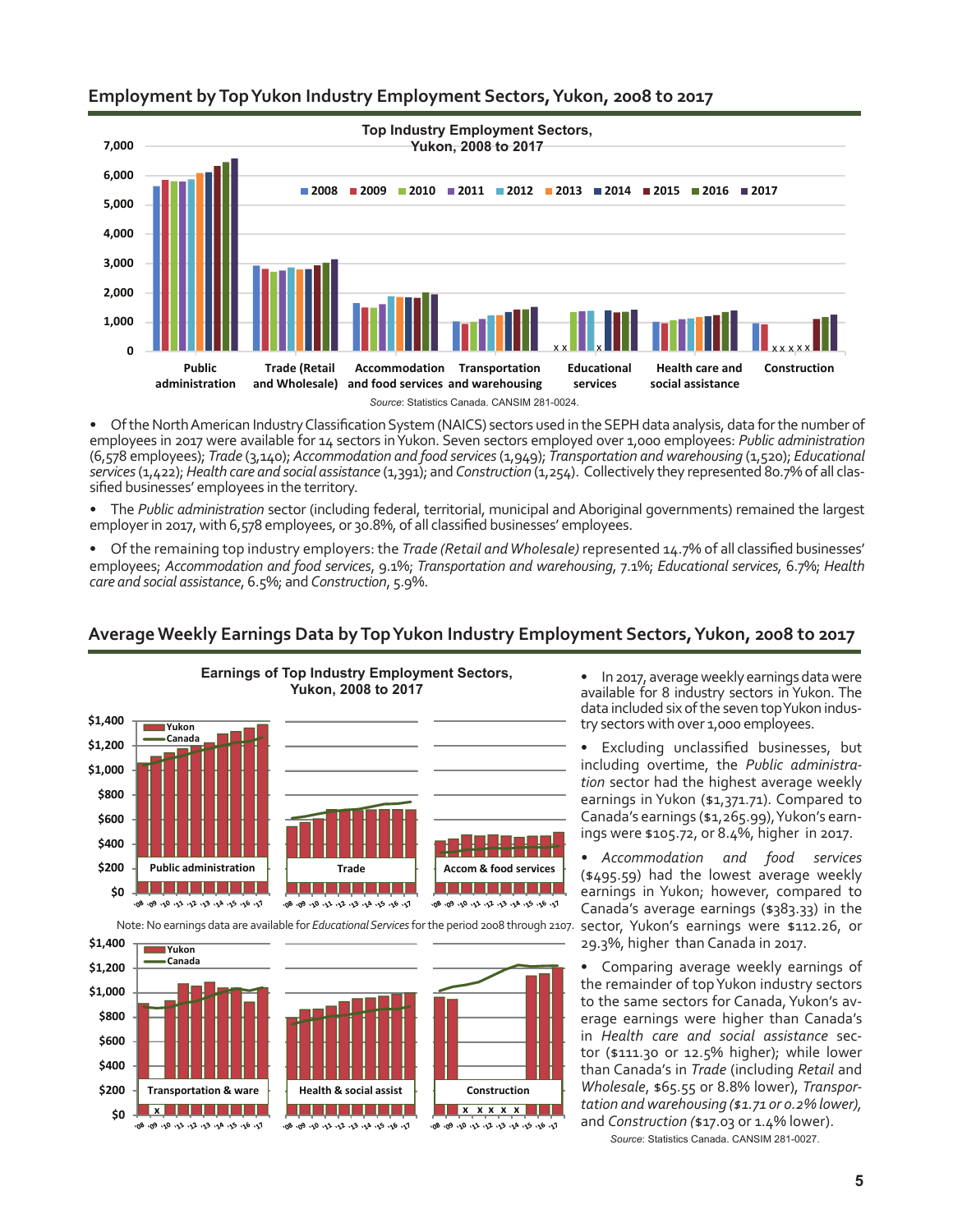### **Employment and Earnings (including overtime) for Public Administration Sector, Yukon, 2008 to 2017**

**Note**: *Public administration* includes only the establishments engaged in activities that are governmental in character and those servicing as internal service agencies of the public service. Government-owned establishments primarily engaged in activities assigned to other industries are classified in those industries, (i.e. Education and Health) along with similar establishments owned by non-government bodies. Therefore, employment, earnings and hours data included in *Public administration* do not represent the actual total number of persons employed by government at every level.



• In 2017, the top employer in Yukon was the *Public administration* sector with 6,578 employees. The highest subsector was the *Provincial/Territorial public administration* with 3,914 employees representing 59.5% of public administration employment.

• Employment in the *Provincial/Territorial public administration* sector has increased almost steadily through the last ten years. Comparing 2017 to 2008, employment has increased by 699 positions, or 21.7%.

*Source*: Statistics Canada. CANSIM 281-0024.

#### **Earnings for Available Public Administration Subsectors, Canada and Yukon, 2008 to 2017**

• Average weekly earnings in 2017 in the *Provincial/ Territorial public administration* sector in Yukon were \$199.16, or 14.4%, higher than that in Canada; earnings in the *Federal public administration* sector in Yukon in 2017 were \$190.91, or 12.5%, higher than that in Canada.

Comparing 2017 to 2016, earnings in Yukon's *Provincial/Territorial public administration* sector increased by \$31.63; comparing 2017 to 2008, earnings increased by \$384.10, or 32.0%.



#### **Average Weekly Earnings (including overtime) for Public Administration Sector and Provincial/Territorial Public Administration Subsector, Canada, Provinces and Territories, 2017**



*Source*: Statistics Canada. CANSIM 281-0027.

• Yukon's average weekly earnings in the *Provincial/ Territorial public administration* subsector (\$1,583.05) ranked the third-highest in the country in 2017, following the Northwest Territories (\$2,032.60) and Nunavut (\$1,732.71).

• Yukon's average weekly earnings in the *Provincial/Territorial public administration* subsector were \$449.55, or 22.1% lower than that of the Northwest Territories (\$2,032.60), while, the earnings were \$596.60, or 60.5%, higher than that of Nova Scotia (\$986.45).

• In 2017, Yukon ranked the fourth-highest in average weekly earnings (including overtime) in the *Public administration* sector following the Northwest Territories (\$1,706.40), Nunavut (\$1,508.26) andAlberta (\$1,386.27).

• Yukon's average weekly earnings in the *Public administration* sector were \$334.69, or 19.6%, lower than that of the Northwest Territories (\$1,706.40), while the earnings were \$244.30, or 21.7%, higher than that of Nova Scotia (\$1,127.41), the province with the lowest average weekly earnings in the sector in 2017.



*Source*: Statistics Canada. CANSIM 281-0027.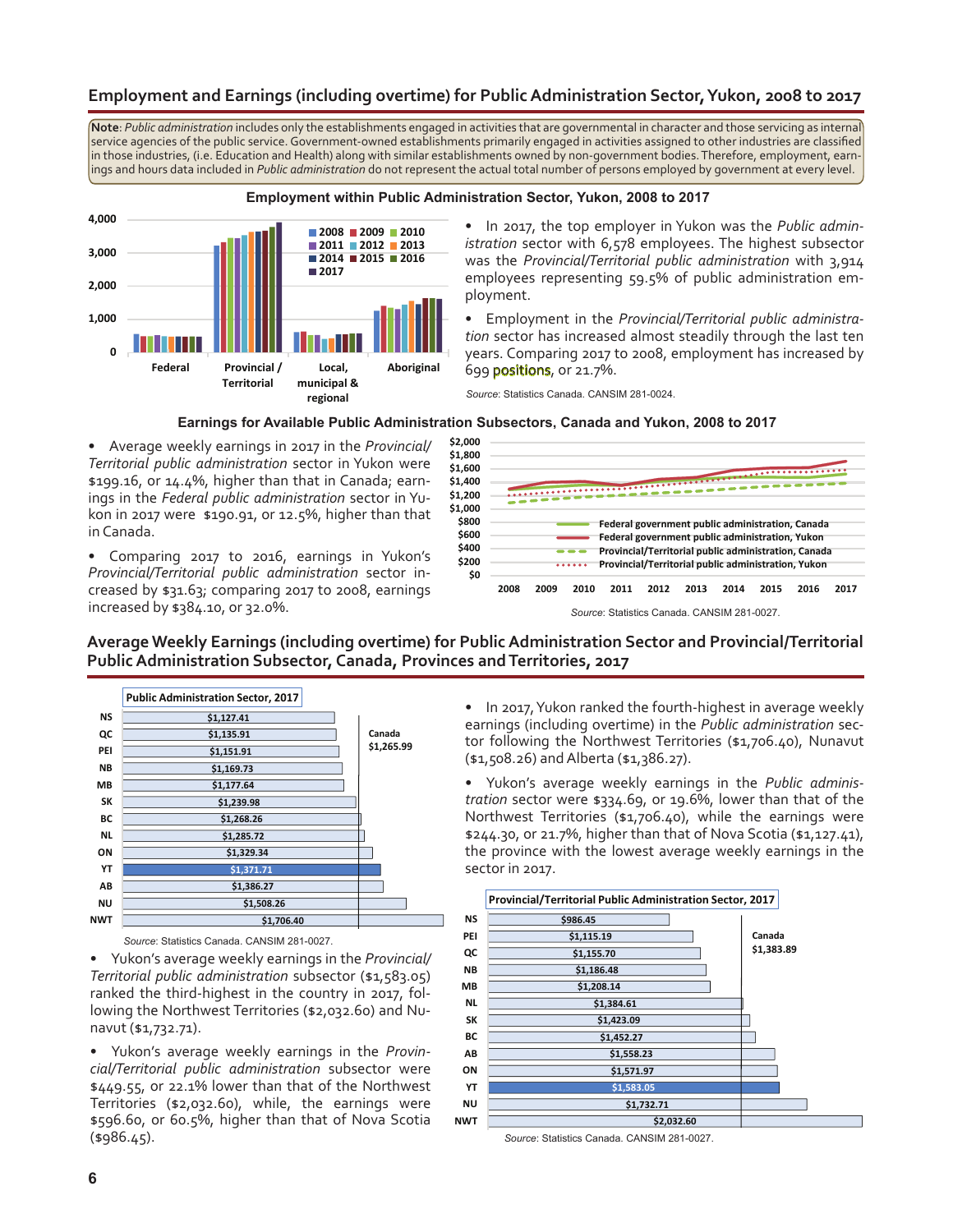#### **Employment and Earnings (including overtime) for Trade Sectors, Yukon, 2008 to 2017**



• In 2017, the second-largest number of workers in Yukon were employed in Trade industries *(*3,140 employees). This total was comprised of 2,829 employees (90.1%) in the *Retail trade* sector and 310 employees (9.9%) in the *Wholesale trade* sector.

• While employment in the *Wholesale trade* sector has had little variance over the last ten years, the number of *Retail trade* sector employees has ranged from a low of 2,395 in 2010 to a high of 2,829 in 2017.

#### **Earnings for Trade Aggregate and Retail Trade Sector, Canada, Provinces and Territories, 2017**



While Yukon's 2017 average weekly earnings (including overtime) in the Trade aggregate (\$679.31) was close to the middle of all jurisdictions, compared to Canada (\$744.86), Yukon's earnings were 8.8% lower.

• In 2017, Yukon's average weekly earnings in Trade industries were \$205.66, or 23.2%, lower compared to the Northwest Territories (\$884.97) and \$103.50, or 18.0%, higher than Nunavut (\$575.81).

• Yukon's *Retail trade* sector earnings ranked the fourth-highest (\$604.32) following the Northwest Territories (\$674.56); Alberta (\$611.12) and Sas-**NWT** katchewan (\$605.33).



Source: Statistics Canada. CANSIM 281-0027. **Katchewan (\$605.33).** Source: Statistics Canada. CANSIM 281-0027.

• Average weekly earnings in Yukon's *RetailTrade* sector (\$604.32) were \$490.24, or 44.8%, lower than theYukon's overall average earnings of \$1,094.56 in 2017.

# **Employment and Earnings (including overtime) for Accommodation and Food Services Sector, Yukon, 2008 to 2017**





• In 2017, *the Accommodation and food services* sector was the third-largest employer in Yukon (1,949 employees). This total was comprised of 878 employees (45.0%) in the *Accommodation services* subsector and 1,071 employees (55.0%) in the *Food services and drinking places* subsector.

• Comparing 2017 to 2008, employment in the *Accommodation services* subsector has decreased by 69 employees, or 7.3%, while the *Food services and drinking places* subsector has increased by 371 employees, or 53.0%.

#### **Earnings for Accommodation and Food Services Sector, Canada, Provinces and Territories, 2017**

The *Accommodation and food services* sector had the lowest average weekly earnings (\$495.59) of any major industry sector in Yukon in 2017 (for which data were available).

• In 2017, employees in the A*ccommodation and food services* sector earned \$598.97, or 54.7%, less than theYukon's overall average earnings (\$1,094.56) per week.

• In 2017, Yukon's average weekly earnings in the *Accommodation and food services* sector were \$132.73, or 21.1%, lower than earnings in Nunavut (\$628.32) and \$158.05, or 46.8%, higher than earnings in Manitoba  $(*337.54).$